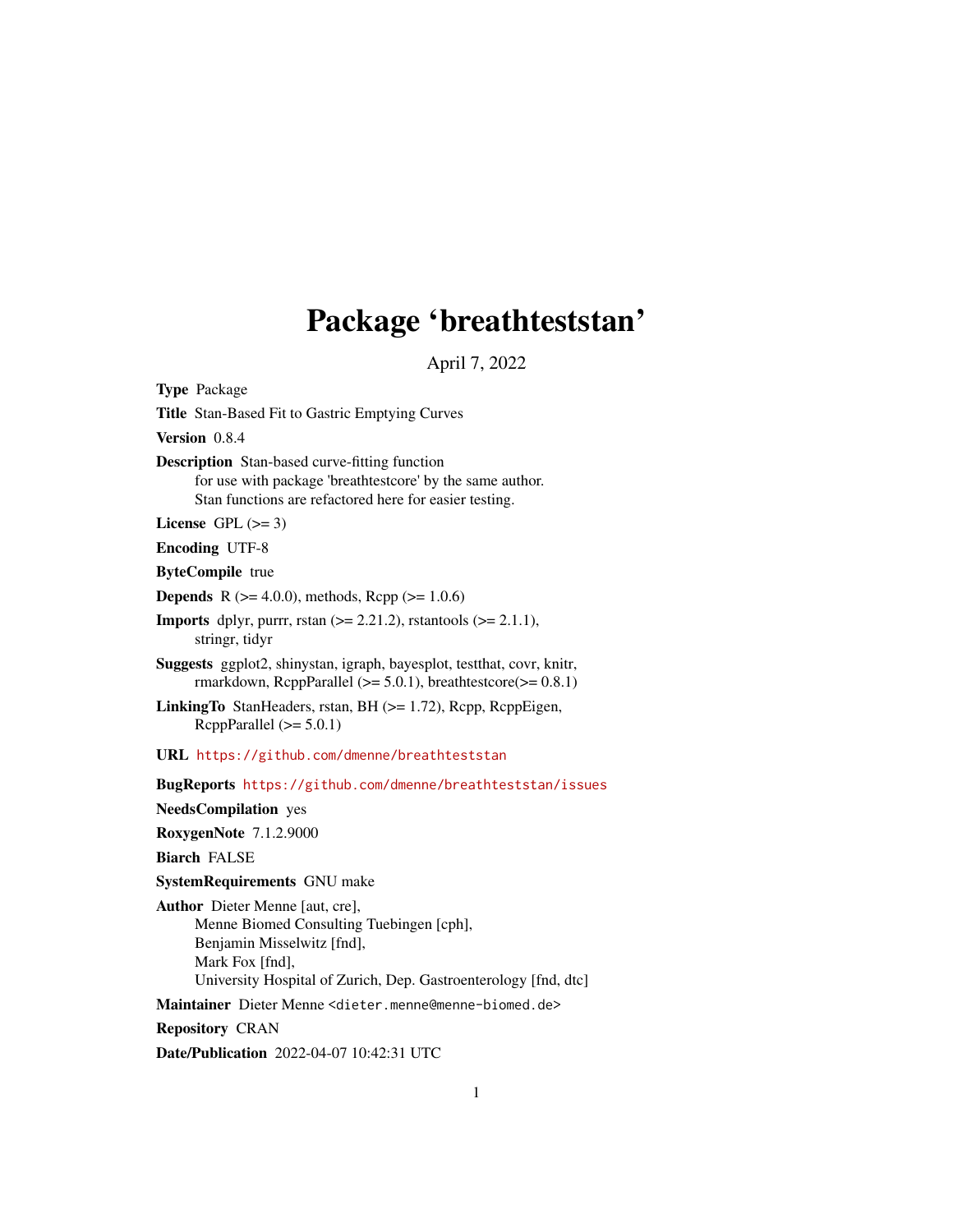### <span id="page-1-0"></span>R topics documented:

sigma.breathteststanfit

*S3 method to exctract the residual standard deviation*

#### Description

Functions for S3 method defined in breathtestcore for stan\_fit and stan\_group fit.

#### Usage

```
## S3 method for class 'breathteststanfit'
sigma(object, ...)
```
#### Arguments

| object  | A Stan-based fit |
|---------|------------------|
| $\cdot$ | Not used         |

#### Value

A numeric value giving the sigma (= average residual standard deviation) term from the Stan fit.

stan\_fit *Bayesian Stan fit to 13C Breath Data*

#### Description

Fits exponential beta curves to 13C breath test series data using Bayesian Stan methods. See [https:](https://menne-biomed.de/blog/breath-test-stan) [//menne-biomed.de/blog/breath-test-stan](https://menne-biomed.de/blog/breath-test-stan) for a comparision between single curve, mixedmodel population and Bayesian methods.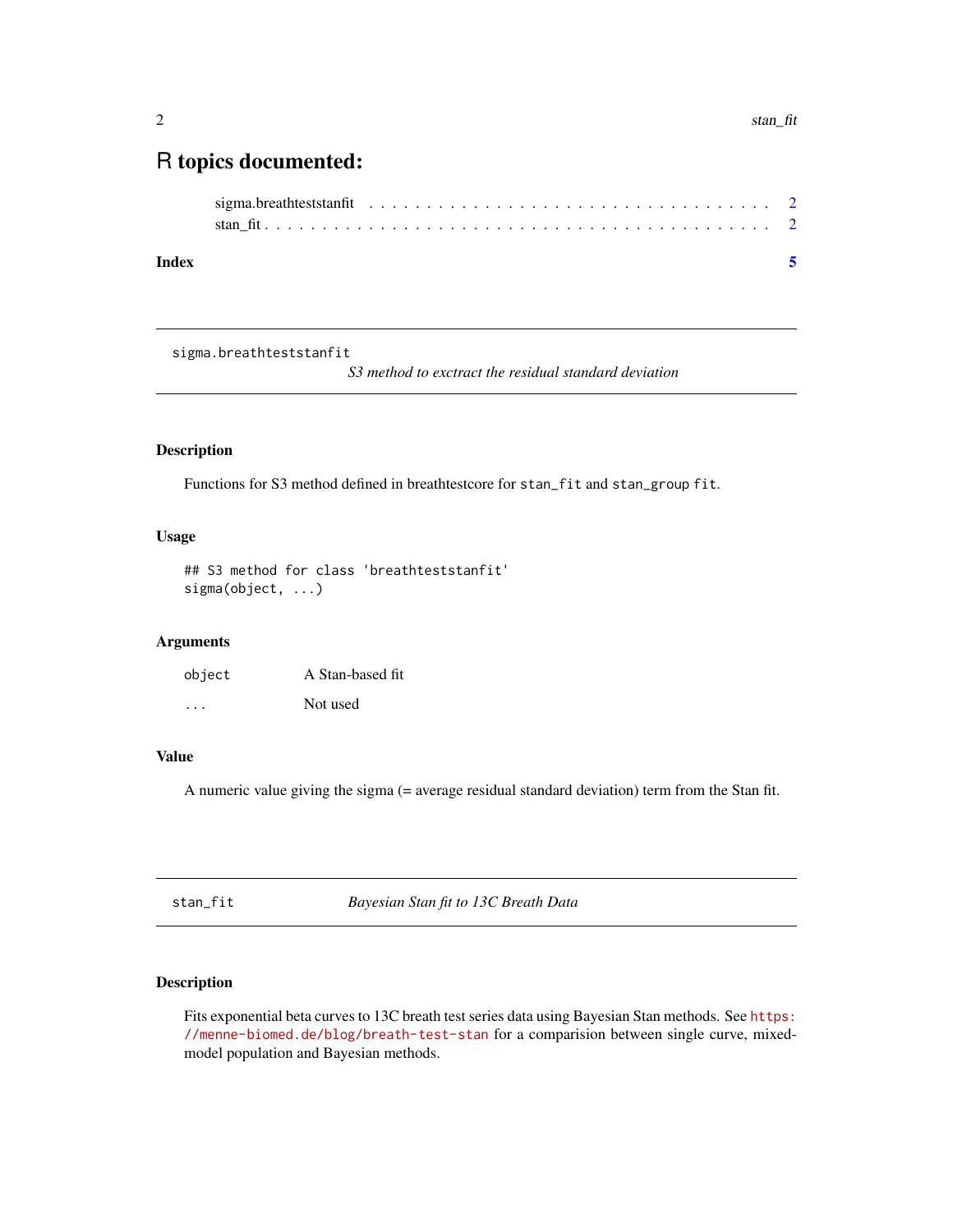<span id="page-2-0"></span>stan\_fit 3

#### Usage

```
stan_fit(
  data,
  dose = 100,
  sample_minutes = 15,
  student_t_df = 10,
  chains = 2,
  iter = 1000,model = "breath_test_1",
  seed = 4711
\lambda
```
#### Arguments

| data         | Data frame or tibble as created by cleanup_data, with mandatory columns<br>patient_id, group, minute and pdr. It is recommended to run all data through<br>cleanup_data which will insert dummy columns for patient_id and minute<br>if the data are distinct, and report an error if not. Since the Bayesian method is<br>stabilized by priors, it is possible to fit single curves. |
|--------------|---------------------------------------------------------------------------------------------------------------------------------------------------------------------------------------------------------------------------------------------------------------------------------------------------------------------------------------------------------------------------------------|
| dose         | Dose of acetate or octanoate. Currently, only one common dose for all records<br>is supported.                                                                                                                                                                                                                                                                                        |
|              | sample_minutes If mean sampling interval is < sampleMinutes, data are subsampled using a<br>spline algorithm                                                                                                                                                                                                                                                                          |
| student_t_df | When student $t_d$ df < 10, the student distribution is used to model the resid-<br>uals. Recommended values to model typical outliers are from 3 to 6. When<br>student $t_d$ = 10, the normal distribution is used.                                                                                                                                                                  |
| chains       | Number of chains for Stan                                                                                                                                                                                                                                                                                                                                                             |
| iter         | Number of iterations for each Stan chain                                                                                                                                                                                                                                                                                                                                              |
| model        | Name of model; use names (stanmodels) for other models.                                                                                                                                                                                                                                                                                                                               |
| seed         | Optional seed for rstan                                                                                                                                                                                                                                                                                                                                                               |

#### Value

A list of classes "breathteststanfit" and "breathtestfit" with elements

- coef Estimated parameters as data frame in a key-value format with columns patient\_id, group, parameter, method and value. Has an attribute AIC.
- data The effectively analyzed data. If density of points is too high, e.g. with BreathId devices, data are subsampled before fitting.
- stan\_fit The Stan fit for use with shinystan::launch\_shiny or extraction of chains.

#### See Also

Base methods coef, plot, print; methods from package broom: tidy, augment.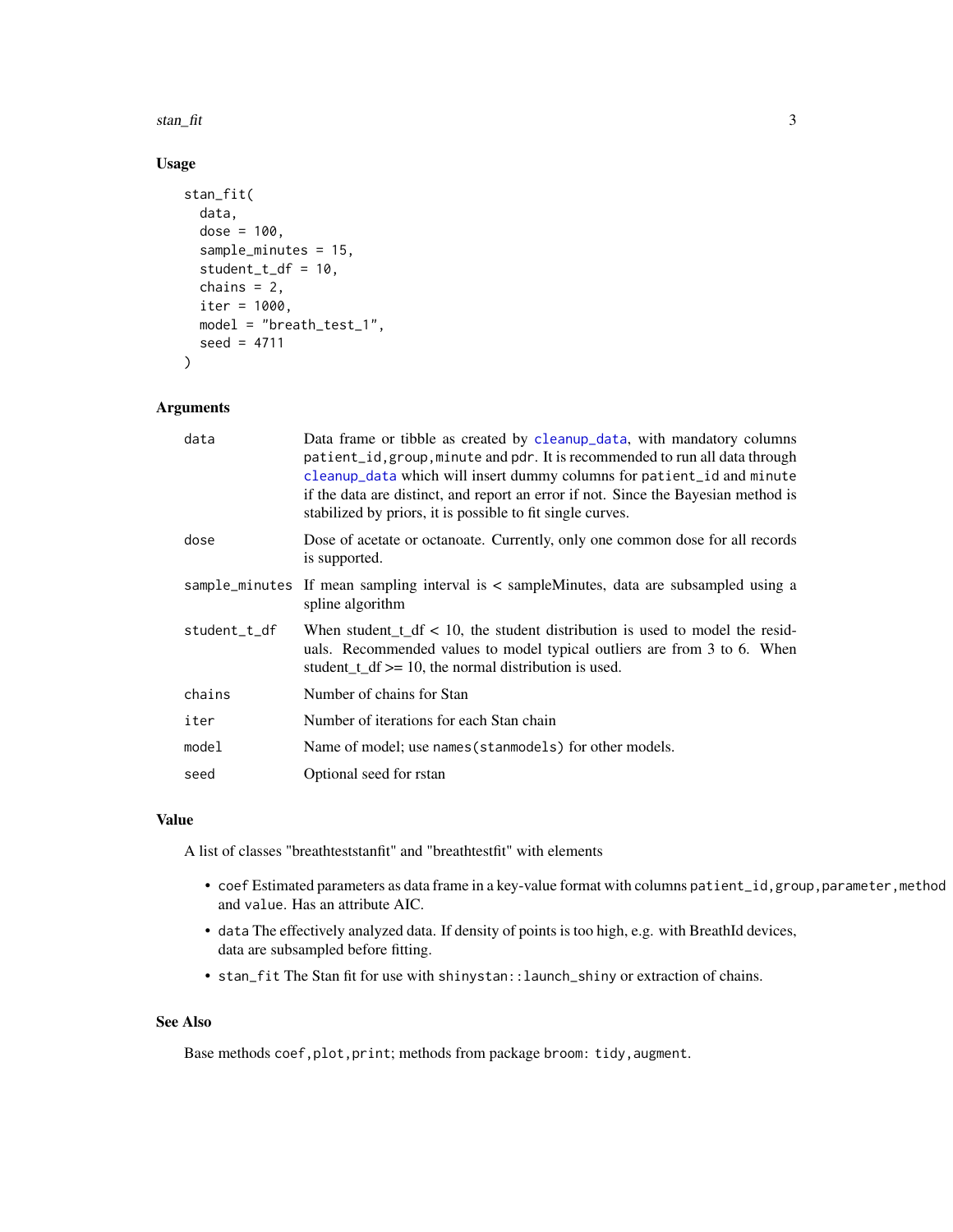#### Examples

```
library(breathtestcore)
suppressPackageStartupMessages(library(dplyr))
d = breathtestcore::simulate_breathtest_data(n_records = 3) # default 3 records
data = breathtestcore::cleanup_data(d$data)
# Use more than 80 iterations and 4 chains for serious fits
fit = stan_fit(data, chains = 1, iter = 80)
plot(fit) # calls plot.breathtestfit
# Extract coefficients and compare these with those
# used to generate the data
options(digits = 2)
cf = coef(fit)cf %>%
  filter(grepl("m|k|beta", parameter )) %>%
  select(-method, -group) %>%
  tidyr::spread(parameter, value) %>%
  inner_join(d$record, by = "patient_id") %>%
  select(patient_id, m_in = m.y, m.out = m.x,beta_in = beta.y, beta.out = beta.x,k_in = k.y, k.out = k.x)# For a detailed analysis of the fit, use the shinystan library
library(shinystan)
# launch_shinystan(fit$stan_fit)
# The following plots are somewhat degenerate because
# of the few iterations in stan_fit
suppressPackageStartupMessages(library(rstan))
stan_plot(fit$stan_fit, pars = c("beta[1]","beta[2]","beta[3]"))
stan_plot(fit$stan_fit, pars = c("k[1]","k[2]","k[3]"))
stan_plot(fit$stan_fit, pars = c("m[1]","m[2]","m[3]"))
```